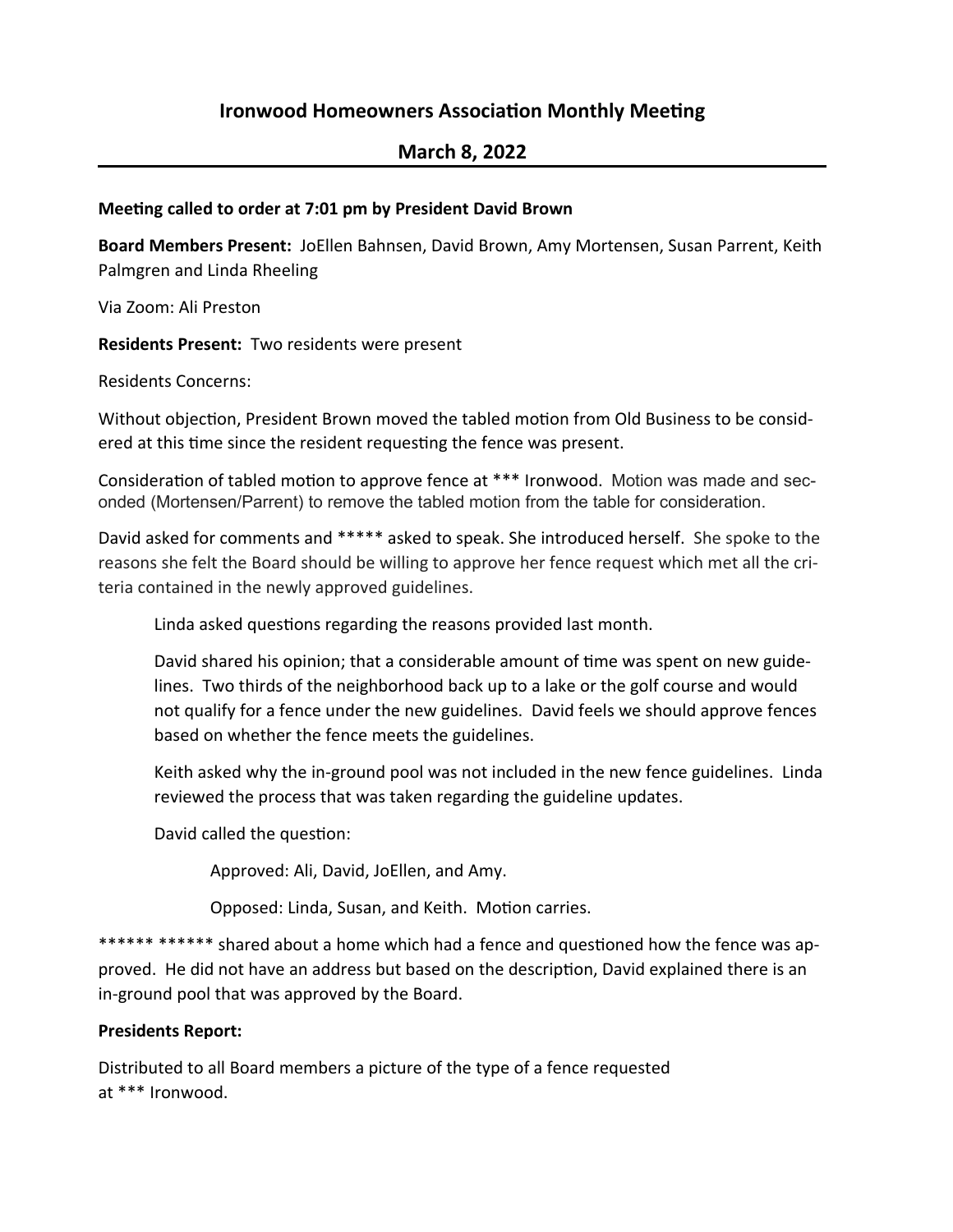Received "Welcome Letter" and "Information Handout" from Chris Knight and emailed copies to all Board members for their review before the March meeting.

Developed a short example of a Board Handbook for discussion purposes at the March meeting.

#### $Vice$  President's Report:

Nothing to report.

### $S$ *Secretary*'s **Report:**

The minutes of the February 8, 2022 Monthly Meeting were presented. Motion was made and seconded to approve the meeting minutes with corrections (Brown/Bahnsen). Motion carried, none opposed.

### $T$  **Treasurer**'s Report:

JoEllen Bahnsen reported income of \$2,001.00 and expenses of \$2,152.00.

Reviewed the current bank statement.

Treasurer's report was received and filed.

#### **Beautification Report:**

Keith reported that he met with Walt about the position and pending items. Keith has a meeting set to tour the subdivision with LKM to discuss improvement suggestions.

Keith updated the Board on the discussion about the sidewalk installment to connect golf path to Ironwood Park. Keith visited with the Town on the subject and requested information on the project.

#### **Communications Report:**

Website report states that unique visits are down, but that is expected around this time of year.

Outgoing email for the newsletter was discussed and Ally reported that there was trouble with volume of outgoing emails causing the email to restrict. David offered suggestions.

#### **Covenants Report:**

- Garbage bins reported to Susan in January following up and giving grace due to weather.
- $*$  \*\*\* Ironwood The HOA Attorney has the item pending.

#### **SUV/Government Report:**

No updates.